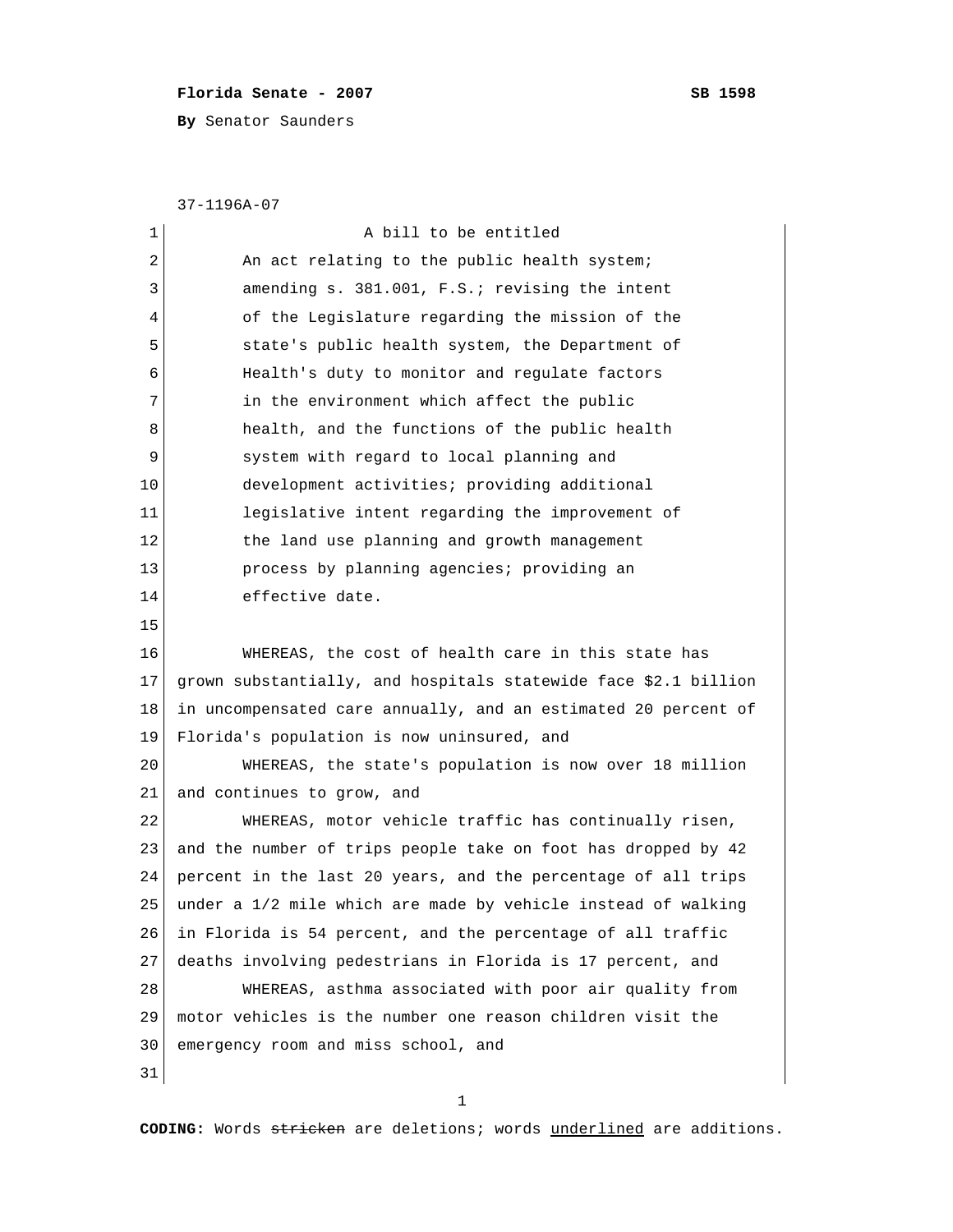| 1  | WHEREAS, the Centers for Disease Control and Prevention        |
|----|----------------------------------------------------------------|
| 2  | report that 60 percent of adults in this state are overweight  |
| 3  | or at risk of becoming overweight, and that 28 percent of      |
| 4  | low-income children between 2 and 5 years of age in this state |
| 5  | are overweight or at risk of becoming overweight, and          |
| 6  | WHEREAS, Dr. Julie Gerberding, the Director of the             |
| 7  | Centers for Disease Control and Prevention reports that 1 in 3 |
| 8  | Americans born in 2000 will develop diabetes sometime during   |
| 9  | their lifetime and that Type II Diabetes, once called          |
| 10 | adult-onset diabetes, is becoming increasingly common in       |
| 11 | children, and the cost for treating diabetes in the United     |
| 12 | States is estimated at \$132 billion annually, and             |
| 13 | WHEREAS, Florida has a large elderly population to             |
| 14 | consider when planning for future transportation, health care, |
| 15 | and community needs, and the number of people older than age   |
| 16 | 65 will double by the year 2020, and                           |
| 17 | WHEREAS, Dr. Howard Frumkin, the current Director of           |
| 18 | the National Center for Environmental Health, and Dr. Richard  |
| 19 | Jackson, the former Director of the National Center for        |
| 20 | Environmental Health and the former California State Health    |
| 21 | Officer, believe that the physical environment affects         |
| 22 | physical and mental health, and that communities must be       |
| 23 | designed to encourage walking, biking, and social interaction  |
| 24 | and to prevent traffic injuries, decrease air and water        |
| 25 | pollution, improve pedestrian facilities, preserve green       |
| 26 | space, upgrade public transportation, and offer healthful      |
| 27 | services in near proximity, and                                |
| 28 | WHEREAS, the break between the planning and development        |
| 29 | processes and community public health must be bridged, NOW,    |
| 30 | THEREFORE,                                                     |
| 31 |                                                                |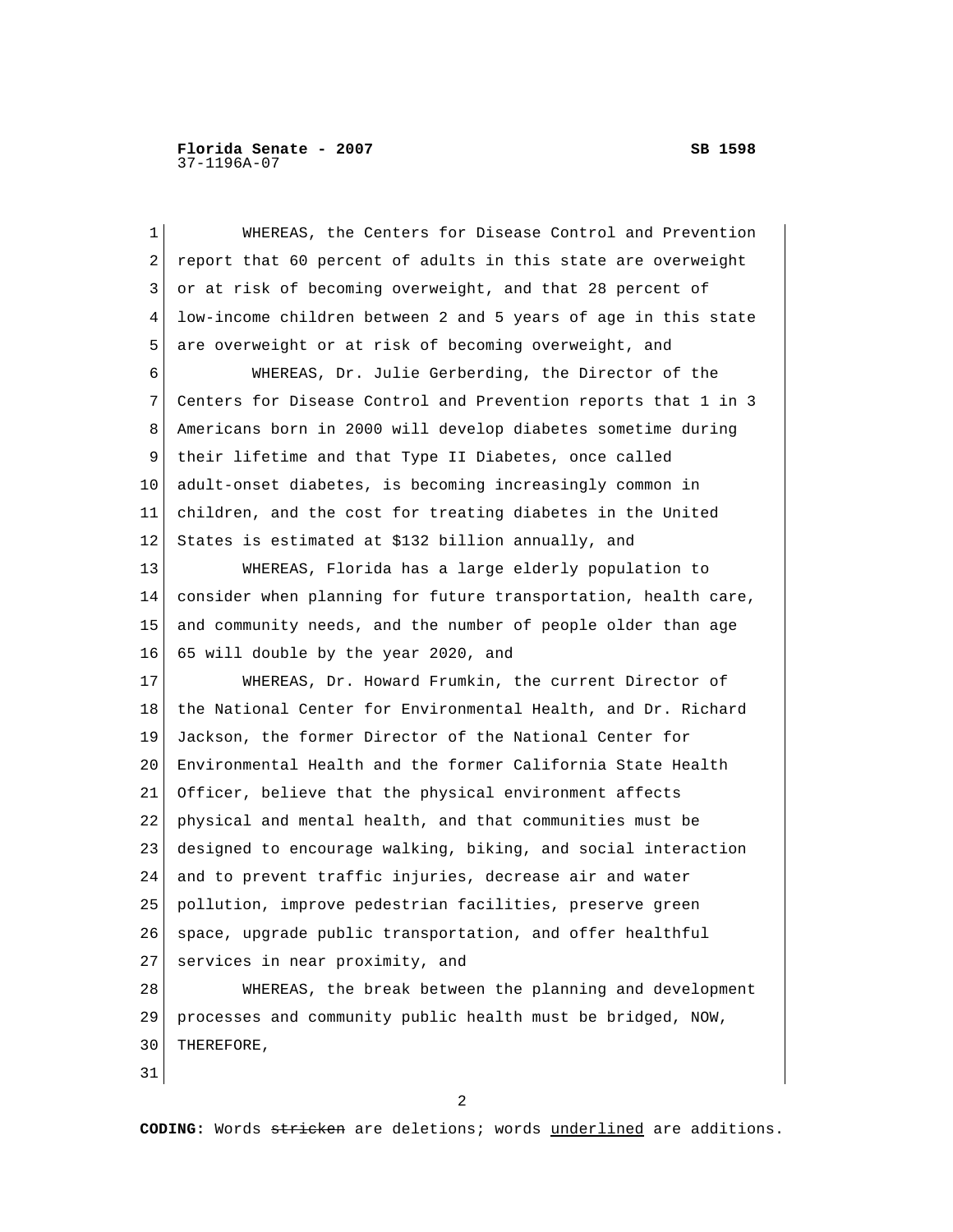**Florida Senate - 2007 SB 1598** 37-1196A-07

 1 Be It Enacted by the Legislature of the State of Florida: 2 3 Section 1. Section 381.001, Florida Statutes, is 4 amended to read: 5 381.001 Legislative intent; public health system.-- 6 (1) It is the intent of the Legislature that the 7 Department of Health be responsible for the state's public 8 health system which shall be designed to promote, protect, and 9 improve the health of all people in the state. The mission of 10 the state's public health system is to foster the conditions 11 in which people can be healthy, by assessing state and 12 community health needs and priorities through data collection, 13 epidemiologic studies, health-affect assessments, and 14 community participation; by developing comprehensive public 15 health policies and objectives aimed at improving the health 16 status of people in the state; and by ensuring essential 17 health care and a natural and built an environment which 18 enhances the health of the individual and the community. The 19 Legislature recognizes that the state's public health system 20 must be founded on an active partnership between federal, 21 state, and local government and between the public and private 22 sectors, and, therefore, assessment, policy development, and 23 service provision must be shared by all of these entities to 24 achieve its mission. 25 (2) It is the intent of the Legislature that the 26 department, in carrying out the mission of public health, 27 focus attention on identifying, assessing, and controlling the 28 presence and spread of communicable diseases; on monitoring 29 and regulating factors in the natural and built environment 30 which may impair the public's health, with particular 31 attention to supporting healthy communities; preventing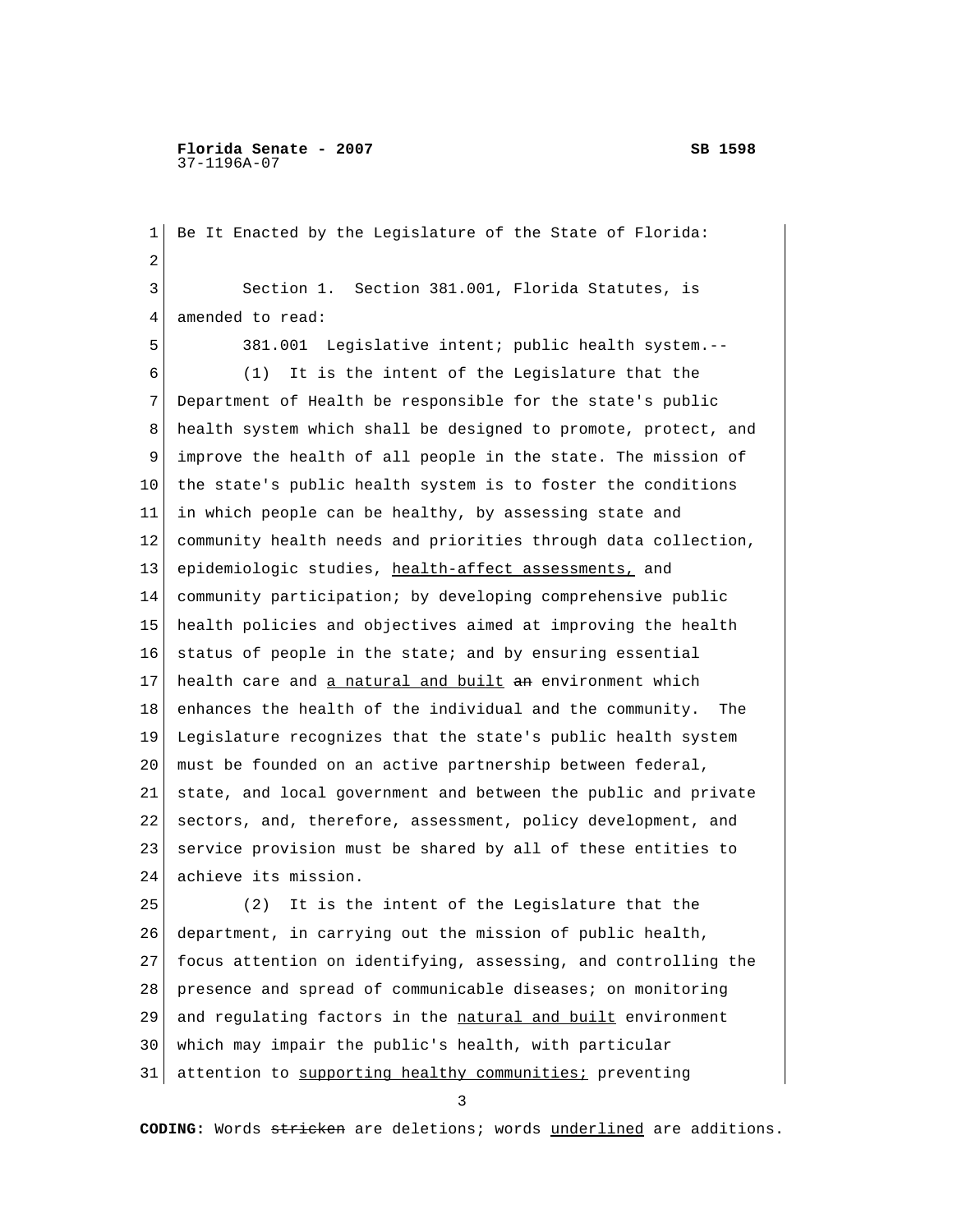1 contamination of drinking water, the air people breathe, and 2 the food people consume; and ensuring availability of and 3 access to preventive and primary health care, including, but 4 not limited to, acute and episodic care, prenatal and 5 postpartum care, child health, family planning, school health, 6 chronic disease prevention, child and adult immunization, 7 dental health, nutrition, and health education and promotion 8 services. 9 (3) It is, furthermore, the intent of the Legislature 10 that the public health system include comprehensive planning, 11 data collection, technical support, and health resource 12 development functions. These functions include, but are not 13 limited to, state laboratory and pharmacy services, the state 14 vital statistics system, the Florida Center for Health 15 Information and Policy Analysis, emergency medical services 16 coordination and support, assessment of local planning and 17 development activities, and recruitment, retention, and 18 development of preventive and primary health care 19 professionals and managers. 20 (4) It is, furthermore, the intent of the Legislature 21 that the department provide public health services through the 22 67 county health departments in partnership with county 23 governments, as specified in part I of chapter 154, and in so 24 doing make every attempt possible to solicit the support and 25 involvement of private and not-for-profit health care agencies 26 in fulfilling the public health mission. 27 (5) It is, furthermore, the intent of the Legislature,  $28$  recognizing that the roots of planning and zoning are in the 29 public health field, that the state, regional, and local 30 planning agencies improve the land use planning and growth 31 management process through the following means:

4